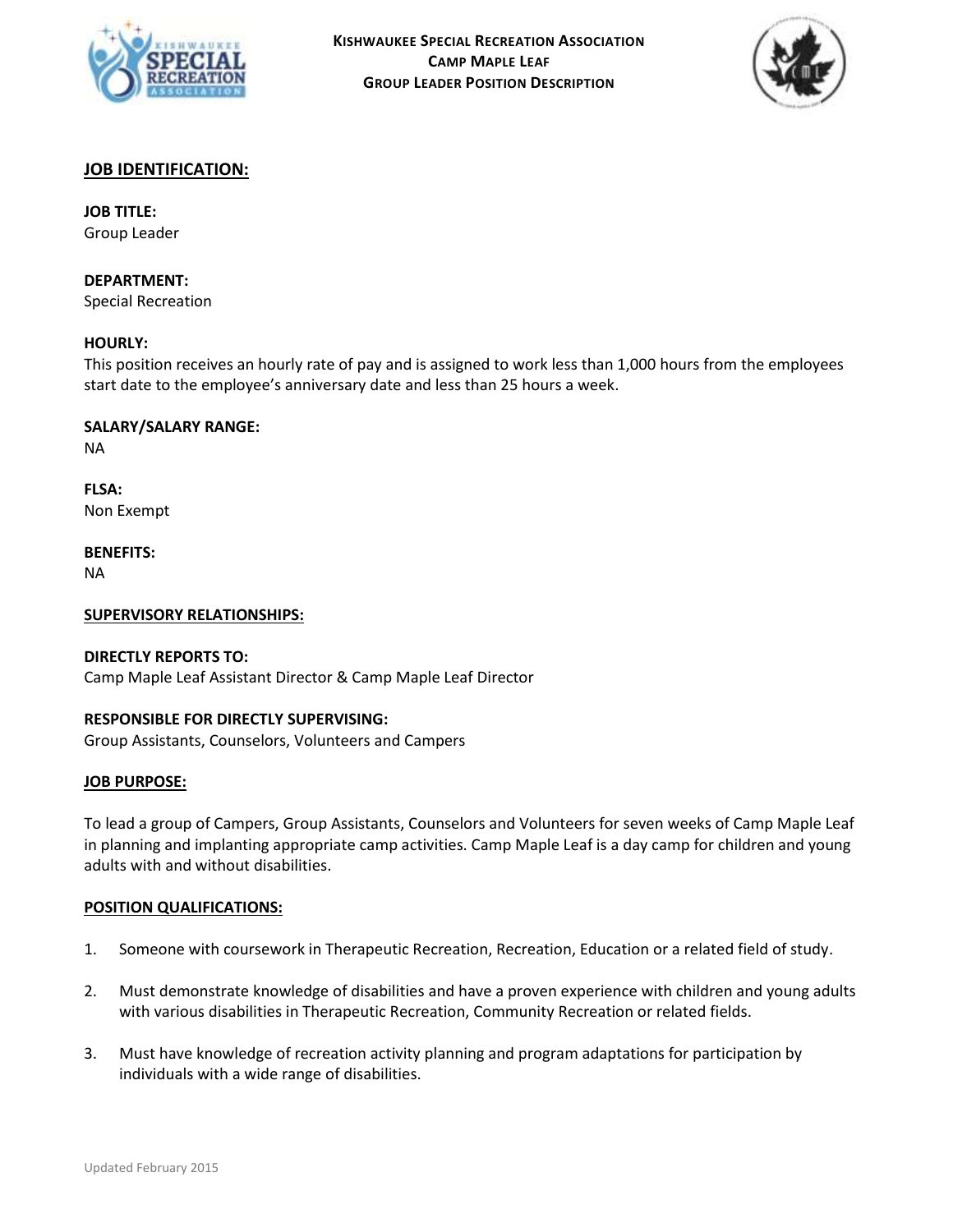



- 4. Must demonstrate enthusiasm, strong interpersonal skills, communication skills and ability to work effectively with people with disabilities, KSRA staff, KSRA member agency staff, parents/guardians, participants, school district personnel, community agencies, as well as members of the general public.
- 5. Must have good organizational skills and demonstrate the ability to work independent and solve simple to moderately complex problems.
- 6. Must demonstrate dependability, promptness and punctuality.
- 7. Be a team leader, promoting group cohesiveness.
- 8. Be safety conscious.
- 9. Must be able to plan, implement, and evaluate a wide range of recreation activities for individuals with and without disabilities.
- 10. Ability to engage in activities requiring physical exertion. Ability to perform required duties under stressful situations without supervision.
- 11. Successful completion of a criminal background check.

## **ESSENTIAL DUTIES & RESPONSIBILITIES:**

- 1. Attend orientation prior to the start of camp.
- 2. Arrive at campsite 30 minutes prior to camp starting and remain until camp is secure as determined by Camp Director.
- 3. Keep all personal camp and camper information confidential.
- 4. Responsible for the safety of the campers at all times.
- 5. Responsible for a daily sign in and out sheet by person dropping off and picking up camper.
- 6. Report daily attendance of campers, staff and volunteers assigned to your group to the Camp Director.
- 7. Report to Camp Director any needs or supports a camper may need to be successful at camp.
- 8. Assist Counselors with implementing behavior plans or sensory breaks that are set up for campers.
- 9. Always keep Camp Director and Assistant Director aware of where your group will be.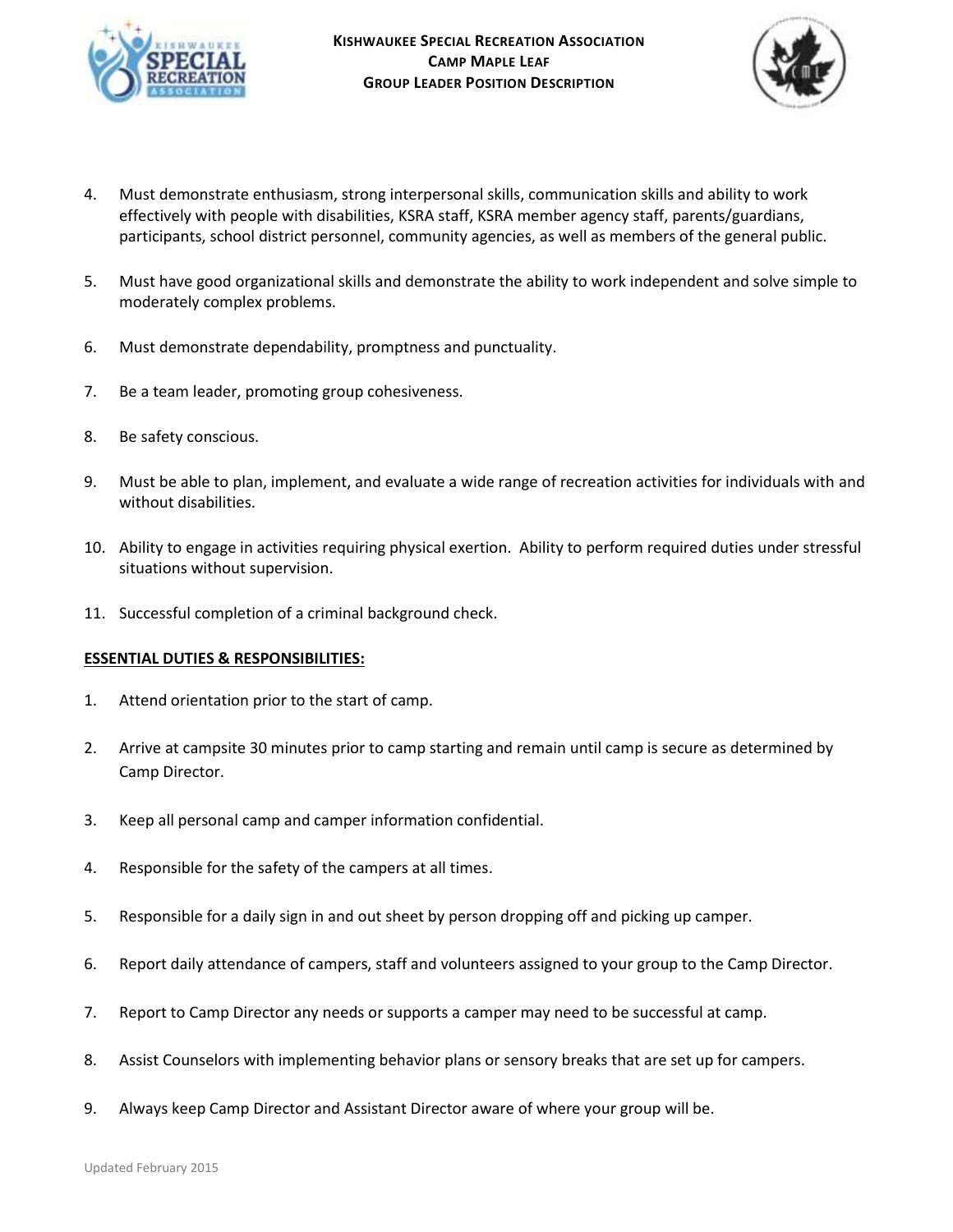



- 10. Responsible for weekly lesson plan that corresponds with weekly camp themes.
- 11. Responsible for a rainy day back up plan schedule for those unforeseen rain days.
- 12. Organize and prepare materials for activities in advance of activities.
- 13. Communicate with team about activities and plans.
- 14. During an emergency, maintain safety for your group.
- 15. Responsible for group participating in all camp activities assigned by Camp Director or Assistant Director.
- 16. During daily swimming, must have suit on and actively participating in water with campers.
- 17. Attend all staff meetings scheduled or emergency.
- 18. Cooperates and assists in the investigation of accidents.
- 19. Immediately report all accidents and unsafe conditions to Camp Director.
- 20. Must assist with the delivery of all medication to the campers at the designated time.
- 21. Must supervise and assist campers in locker rooms and bathrooms.
- 22. Responsible for assisting daily planning, coordination, and general supervision of staff.
- 23. Must assist and supervise staff, campers and volunteers when walking to the bowling alley or other prearranged walks away from camp location.
- 24. Expected to manage all staff disciplinary problems in a private manner and report all incidents to Camp Director according to the KSRA Employee-Conduct Warning and Dismissal policy.
- 25. Assist with the motivation of staff and remain enthusiastic throughout the 7 weeks of Camp Maple Leaf.
- 26. Assist group with safely participating in field trips and enforce the KSRA Camp Maple Leaf Trip Policy.
- 27. Responsible for proper use of all equipment and returning it to its proper storage space.
- 28. Responsible for the upkeep of all supplies/equipment and facilities utilized for camp.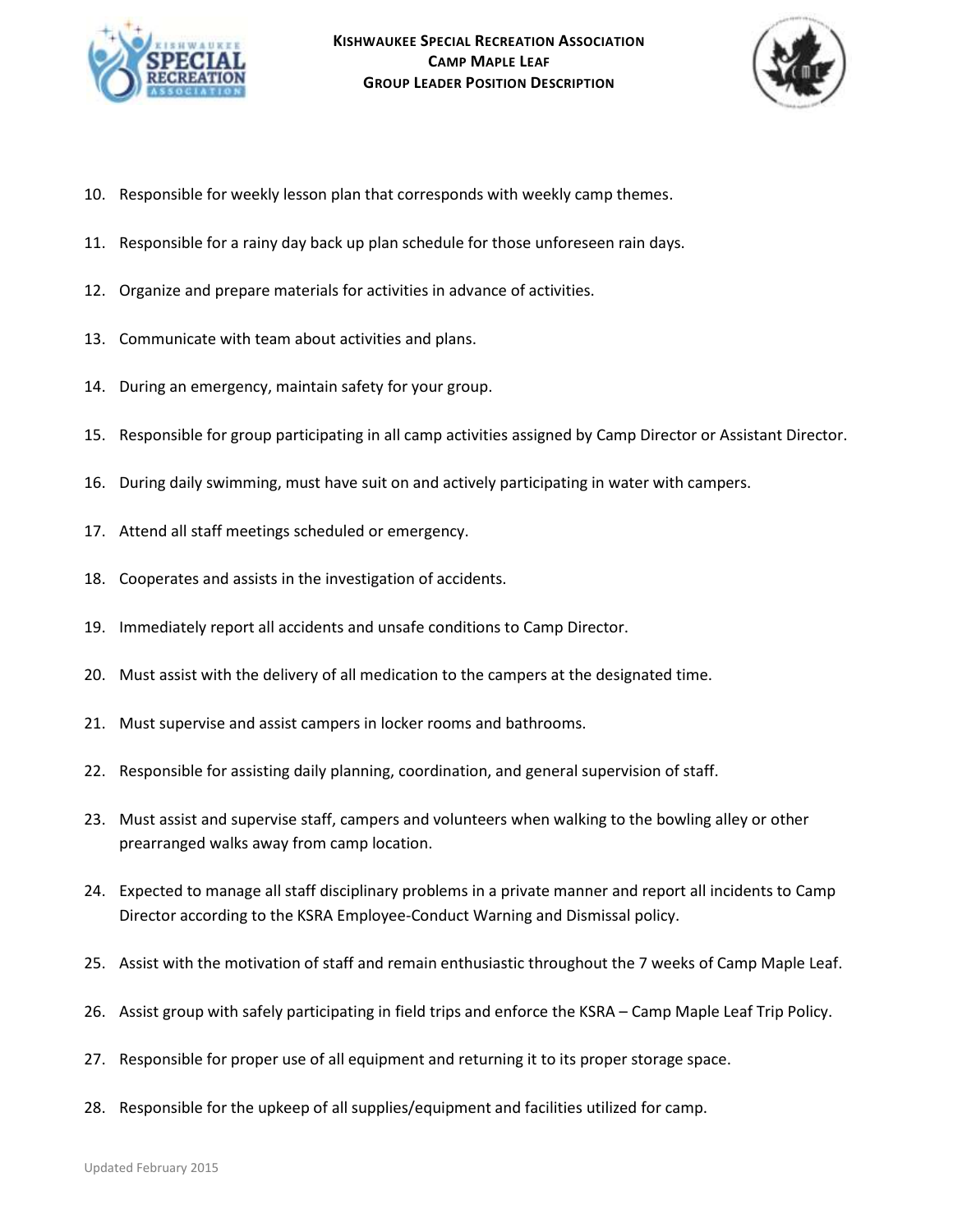



- 29. Maintain a safe and secure camp environment and experience for campers, staff and volunteers.
- 30. Complete final camp evaluations and recommendations.
- 31. Strive to make Camp Maple Leaf a rewarding experience for the campers as well as yourself.
- 32. Assist with providing direct supervision for Campers, Counselors and Volunteers assigned to group.
- 33. Provide physical and emotional support to both children and young adults with limitations when working and participating in activities requiring assistance.
- 34. Must be able to work efficiently and effectively under pressure, such as deadlines and emergencies.
- 35. Maintains a working knowledge of all general and departmental-specific safety rules.
- 36. Treats public complaints and concerns with the utmost attention. Is courteous in all cases. Reports all issues to Camp Director.
- 37. Perform other duties related to the Camp Maple Leaf Group Leader when necessary, or duties in the best interest of KSRA when requested by the Camp Director or Assistant Director.

#### **COMPETENCIES:**

#### **COLLABORATION:**

Promotes and supports work teams and groups.

#### **RELIABILITY:**

Performs responsibilities dependably and accurately, fulfills promised actions.

#### **RESPONSIVENESS:**

Focuses on the customer, willingly helps others and provides prompt service.

#### **ASSURANCE:**

Conveys trusts and inspires confidence.

#### **EMPATHY:**

Deals with individuals, appreciates their differences, handles emotions and shows compassion for others.

# **SELF CONFIDENCE:**

Recognizes the contributions of others and is conscious of own ability.